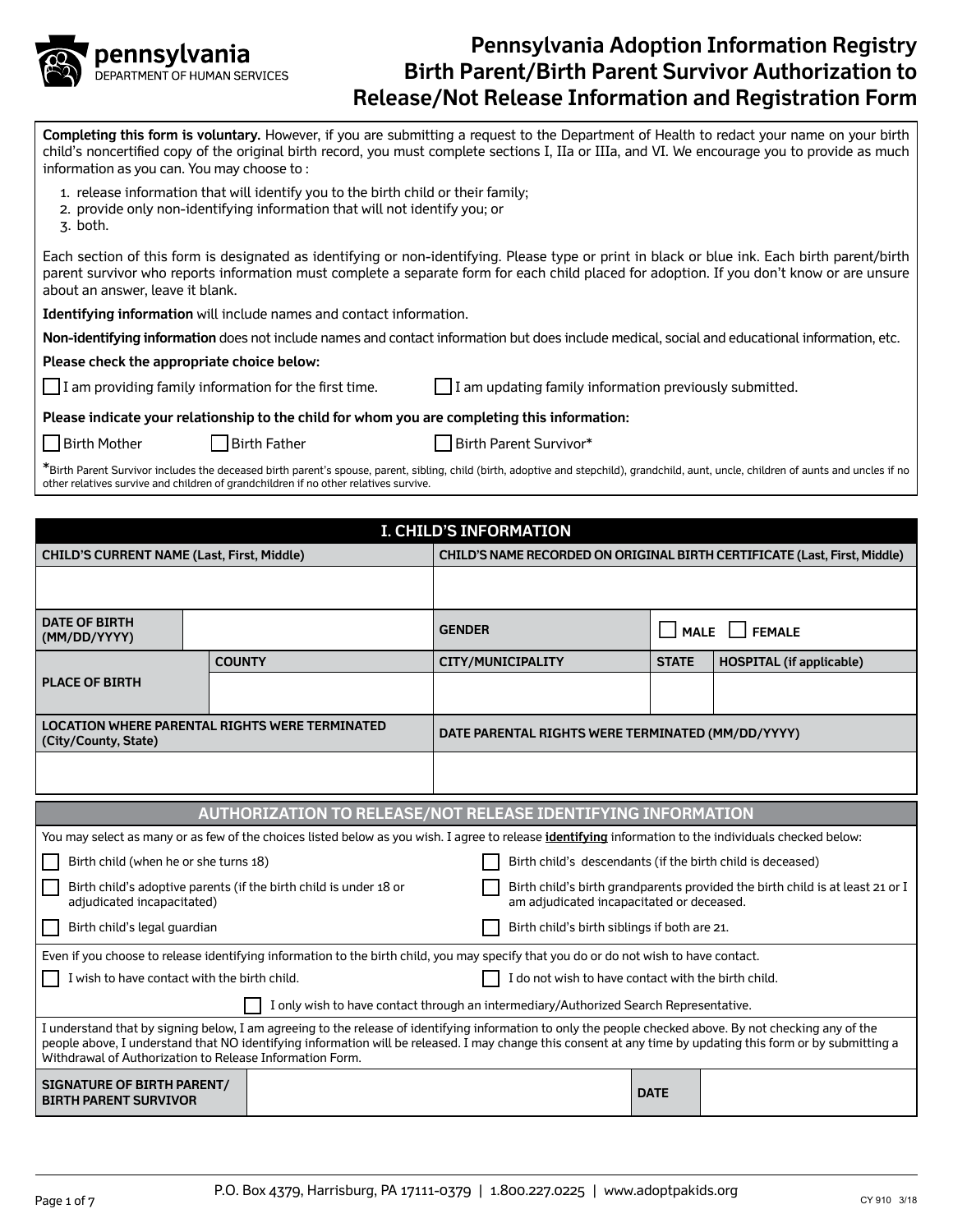

## **REGISTRATION INFORMATION**

| IIa. BIRTH MOTHER'S PERSONAL (IDENTIFYING) INFORMATION      |                                                                                  |                                                              |                                 |                   |                       |                        |                                |                                                                                   |  |
|-------------------------------------------------------------|----------------------------------------------------------------------------------|--------------------------------------------------------------|---------------------------------|-------------------|-----------------------|------------------------|--------------------------------|-----------------------------------------------------------------------------------|--|
| <b>BIRTH MOTHER'S NAME (Last, First, Middle)</b>            |                                                                                  |                                                              |                                 |                   |                       |                        |                                | PREVIOUS NAMES (Include maiden name, nicknames, and aliases. Last, First, Middle) |  |
|                                                             |                                                                                  |                                                              |                                 |                   |                       |                        |                                |                                                                                   |  |
| (AREA CODE) DAYTIME TELEPHONE<br>DATE OF BIRTH (MM/DD/YYYY) |                                                                                  |                                                              |                                 |                   |                       |                        |                                |                                                                                   |  |
|                                                             |                                                                                  |                                                              |                                 |                   |                       |                        |                                |                                                                                   |  |
| <b>STREET ADDRESS</b>                                       |                                                                                  |                                                              | <b>CITY</b>                     |                   |                       |                        | <b>STATE</b>                   | <b>ZIP CODE</b>                                                                   |  |
|                                                             |                                                                                  |                                                              |                                 |                   |                       |                        |                                |                                                                                   |  |
|                                                             |                                                                                  | IIb. BIRTH MOTHER'S BACKGROUND INFORMATION (NON-IDENTIFYING) |                                 |                   |                       |                        |                                |                                                                                   |  |
|                                                             | HIGHEST GRADE LEVEL ACHIEVED                                                     | <b>High School</b>                                           |                                 | Some College      |                       | College                |                                | Graduate Degree                                                                   |  |
| I WOULD DESCRIBE MYSELF AS:                                 |                                                                                  | Lower Income                                                 |                                 | Middle Income     |                       | <b>Upper Income</b>    |                                |                                                                                   |  |
| <b>MARITAL STATUS</b>                                       |                                                                                  | Single                                                       |                                 | Married           |                       | Divorced               |                                | Widowed                                                                           |  |
| <b>CHILDREN</b>                                             |                                                                                  | Boy #                                                        |                                 |                   |                       | Girl #                 |                                |                                                                                   |  |
|                                                             | RACE/ETHNICITY (Check all that apply)                                            |                                                              |                                 |                   |                       |                        |                                |                                                                                   |  |
|                                                             | American Indian/Alaska Native                                                    | Asian                                                        |                                 |                   |                       | African American/Black |                                | Native Hawaiian/Pacific Islander                                                  |  |
| White<br>Other                                              |                                                                                  |                                                              |                                 |                   | Ethnicity Hispanic:   | Yes                    | No                             |                                                                                   |  |
| <b>HEIGHT</b>                                               | <b>WEIGHT</b>                                                                    | <b>EYE COLOR</b>                                             |                                 | <b>HAIR COLOR</b> |                       | <b>HAIR TYPE</b>       |                                |                                                                                   |  |
|                                                             |                                                                                  |                                                              |                                 |                   | Curly<br>Straight     |                        |                                |                                                                                   |  |
| <b>COMPLEXION</b>                                           |                                                                                  |                                                              |                                 |                   | <b>HANDEDNESS</b>     |                        |                                |                                                                                   |  |
| Light                                                       | Olive                                                                            | Medium                                                       | Dark                            |                   |                       | Right-handed           | Left-handed                    |                                                                                   |  |
|                                                             | IIc. BIRTH MOTHER'S OTHER CHILDREN - (IDENTIFYING) Use Additional Page if Needed |                                                              |                                 |                   |                       |                        |                                |                                                                                   |  |
| <b>PLACED FOR ADOPTION</b><br>Yes                           | <b>NAME</b><br>No                                                                |                                                              |                                 |                   | <b>GENDER</b><br>Male | Female                 | <b>DATE OF</b><br><b>BIRTH</b> |                                                                                   |  |
| <b>CITY, STATE</b>                                          |                                                                                  |                                                              |                                 |                   | <b>FATHER'S NAME</b>  |                        |                                |                                                                                   |  |
| PLACED FOR ADOPTION<br>Yes                                  | <b>NAME</b><br>No                                                                |                                                              | <b>GENDER</b><br>Female<br>Male |                   |                       |                        | <b>DATE OF</b><br><b>BIRTH</b> |                                                                                   |  |
| <b>CITY, STATE</b>                                          |                                                                                  |                                                              |                                 |                   | <b>FATHER'S NAME</b>  |                        |                                |                                                                                   |  |
| <b>PLACED FOR ADOPTION</b><br>Yes                           | <b>NAME</b><br>No                                                                |                                                              |                                 |                   | <b>GENDER</b><br>Male | Female                 | <b>DATE OF</b><br><b>BIRTH</b> |                                                                                   |  |
| <b>CITY, STATE</b>                                          |                                                                                  |                                                              |                                 |                   | <b>FATHER'S NAME</b>  |                        |                                |                                                                                   |  |
| <b>PLACED FOR ADOPTION</b><br>Yes                           | <b>NAME</b><br>No                                                                |                                                              |                                 |                   | <b>GENDER</b><br>Male | Female                 | <b>DATE OF</b><br><b>BIRTH</b> |                                                                                   |  |
| <b>CITY, STATE</b>                                          |                                                                                  |                                                              |                                 |                   | <b>FATHER'S NAME</b>  |                        |                                |                                                                                   |  |
| PLACED FOR ADOPTION<br>Yes                                  | <b>NAME</b><br>No                                                                |                                                              |                                 |                   | <b>GENDER</b><br>Male | Female                 | <b>DATE OF</b><br><b>BIRTH</b> |                                                                                   |  |
| <b>CITY, STATE</b>                                          |                                                                                  |                                                              |                                 |                   | <b>FATHER'S NAME</b>  |                        |                                |                                                                                   |  |
| <b>PLACED FOR ADOPTION</b><br>Yes                           | <b>NAME</b><br>No                                                                |                                                              |                                 |                   | <b>GENDER</b><br>Male | Female                 | <b>DATE OF</b><br><b>BIRTH</b> |                                                                                   |  |
| <b>CITY, STATE</b>                                          |                                                                                  |                                                              |                                 |                   | <b>FATHER'S NAME</b>  |                        |                                |                                                                                   |  |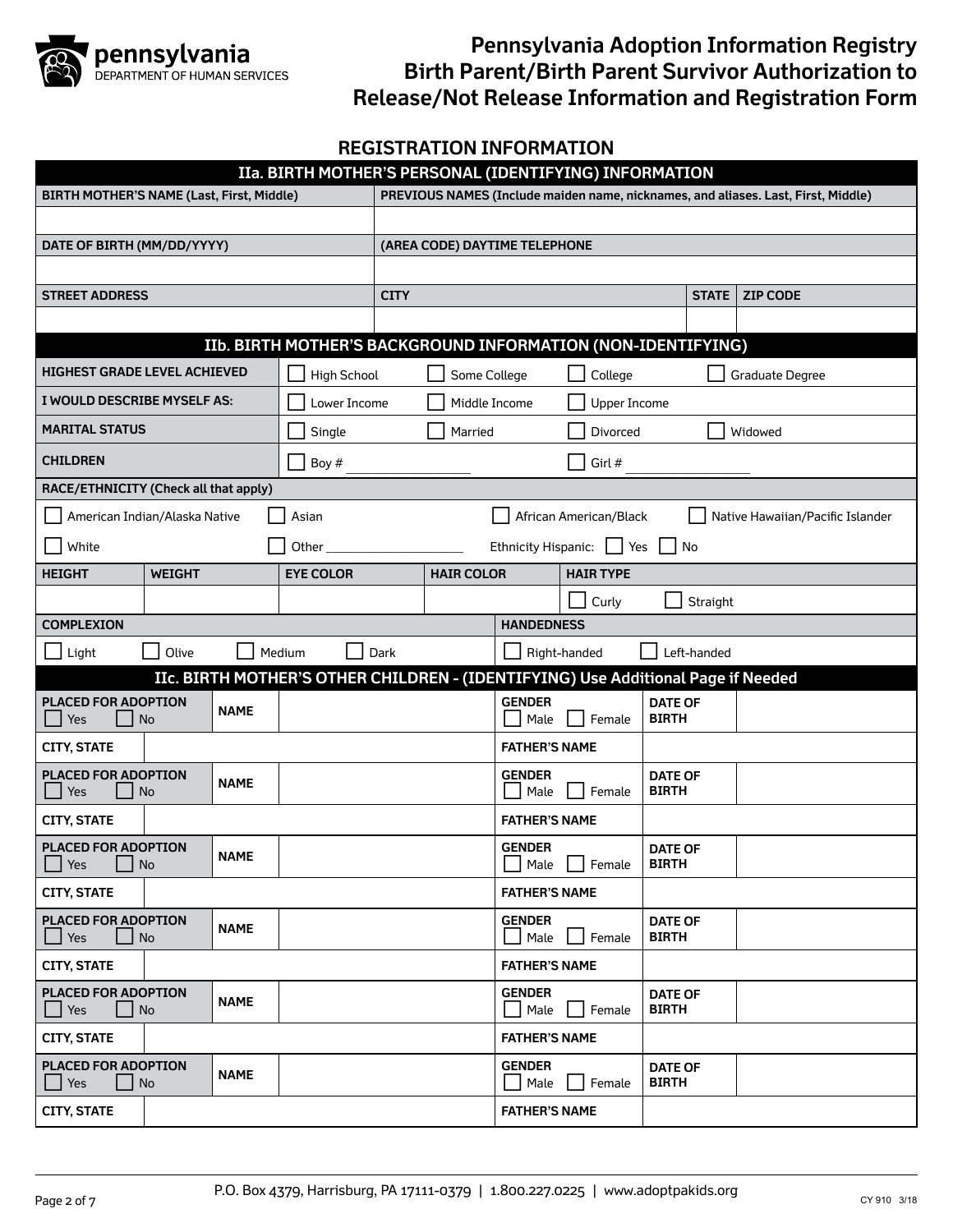

| IIIa. BIRTH FATHER'S PERSONAL (IDENTIFYING) INFORMATION                                              |                  |                                       |                                                                     |                     |                                |                 |  |  |
|------------------------------------------------------------------------------------------------------|------------------|---------------------------------------|---------------------------------------------------------------------|---------------------|--------------------------------|-----------------|--|--|
| <b>BIRTH FATHER'S NAME (Last, First, Middle)</b>                                                     |                  |                                       | PREVIOUS NAMES (Include nicknames and aliases. Last, First, Middle) |                     |                                |                 |  |  |
|                                                                                                      |                  |                                       |                                                                     |                     |                                |                 |  |  |
| DATE OF BIRTH (MM/DD/YYYY)                                                                           |                  | (AREA CODE) DAYTIME TELEPHONE         |                                                                     |                     |                                |                 |  |  |
|                                                                                                      |                  |                                       |                                                                     |                     |                                |                 |  |  |
| <b>STREET ADDRESS</b>                                                                                |                  | <b>CITY</b>                           |                                                                     |                     | <b>STATE</b>                   | <b>ZIP CODE</b> |  |  |
|                                                                                                      |                  |                                       |                                                                     |                     |                                |                 |  |  |
| IIIb. BIRTH FATHER'S BACKGROUND INFORMATION (NON-IDENTIFYING)                                        |                  |                                       |                                                                     |                     |                                |                 |  |  |
| <b>HIGHEST GRADE LEVEL ACHIEVED</b>                                                                  | High School      | Some College                          |                                                                     | College             |                                | Graduate Degree |  |  |
| I WOULD DESCRIBE MYSELF AS:                                                                          | Lower Income     |                                       | Middle Income                                                       | <b>Upper Income</b> |                                |                 |  |  |
| <b>MARITAL STATUS</b>                                                                                | Single           | Married                               |                                                                     | Divorced            |                                | Widowed         |  |  |
| <b>CHILDREN</b>                                                                                      | Boy #            |                                       |                                                                     | Girl #              |                                |                 |  |  |
| RACE/ETHNICITY (Check all that apply)                                                                |                  |                                       |                                                                     |                     |                                |                 |  |  |
| American Indian/Alaska Native<br>Asian<br>African American/Black<br>Native Hawaiian/Pacific Islander |                  |                                       |                                                                     |                     |                                |                 |  |  |
| White                                                                                                | Other            |                                       | Ethnicity Hispanic:   Yes<br>$\vert$ No                             |                     |                                |                 |  |  |
| <b>WEIGHT</b><br><b>HEIGHT</b>                                                                       | <b>EYE COLOR</b> | <b>HAIR TYPE</b><br><b>HAIR COLOR</b> |                                                                     |                     |                                |                 |  |  |
|                                                                                                      |                  |                                       |                                                                     | Curly               | Straight                       |                 |  |  |
| <b>COMPLEXION</b>                                                                                    |                  |                                       | <b>HANDEDNESS</b>                                                   |                     |                                |                 |  |  |
| Olive<br>Medium<br>Light                                                                             |                  | Dark                                  | Right-handed<br>Left-handed                                         |                     |                                |                 |  |  |
| IIIc. BIRTH FATHER'S OTHER CHILDREN - (IDENTIFYING) Use Additional Page if Needed                    |                  |                                       |                                                                     |                     |                                |                 |  |  |
| PLACED FOR ADOPTION<br><b>NAME</b><br>No<br>Yes                                                      |                  |                                       | <b>GENDER</b><br>Male                                               | Female              | <b>DATE OF</b><br><b>BIRTH</b> |                 |  |  |
| <b>CITY, STATE</b>                                                                                   |                  |                                       | <b>MOTHER'S NAME</b>                                                |                     |                                |                 |  |  |
| PLACED FOR ADOPTION<br><b>NAME</b><br>Yes<br>No                                                      |                  |                                       | <b>GENDER</b><br>Male                                               | Female              | <b>DATE OF</b><br><b>BIRTH</b> |                 |  |  |
| <b>CITY, STATE</b>                                                                                   |                  |                                       | <b>MOTHER'S NAME</b>                                                |                     |                                |                 |  |  |
| PLACED FOR ADOPTION<br><b>NAME</b><br>$\Box$ No<br>Yes                                               |                  |                                       | <b>GENDER</b><br>Male                                               | Female              | <b>DATE OF</b><br><b>BIRTH</b> |                 |  |  |
| <b>CITY, STATE</b>                                                                                   |                  |                                       | <b>MOTHER'S NAME</b>                                                |                     |                                |                 |  |  |
| PLACED FOR ADOPTION<br><b>NAME</b><br>No<br>Yes                                                      |                  |                                       | <b>GENDER</b><br>Male                                               | Female              | <b>DATE OF</b><br><b>BIRTH</b> |                 |  |  |
| <b>CITY, STATE</b>                                                                                   |                  | <b>MOTHER'S NAME</b>                  |                                                                     |                     |                                |                 |  |  |
| <b>PLACED FOR ADOPTION</b><br><b>NAME</b><br>Yes<br>No                                               |                  |                                       | <b>GENDER</b><br>Male                                               | Female              | <b>DATE OF</b><br><b>BIRTH</b> |                 |  |  |
| <b>CITY, STATE</b>                                                                                   |                  |                                       | <b>MOTHER'S NAME</b>                                                |                     |                                |                 |  |  |
| PLACED FOR ADOPTION<br><b>NAME</b><br>No<br>Yes                                                      |                  |                                       | <b>GENDER</b><br>Male                                               | Female              | <b>DATE OF</b><br><b>BIRTH</b> |                 |  |  |
| <b>CITY, STATE</b>                                                                                   |                  |                                       | <b>MOTHER'S NAME</b>                                                |                     |                                |                 |  |  |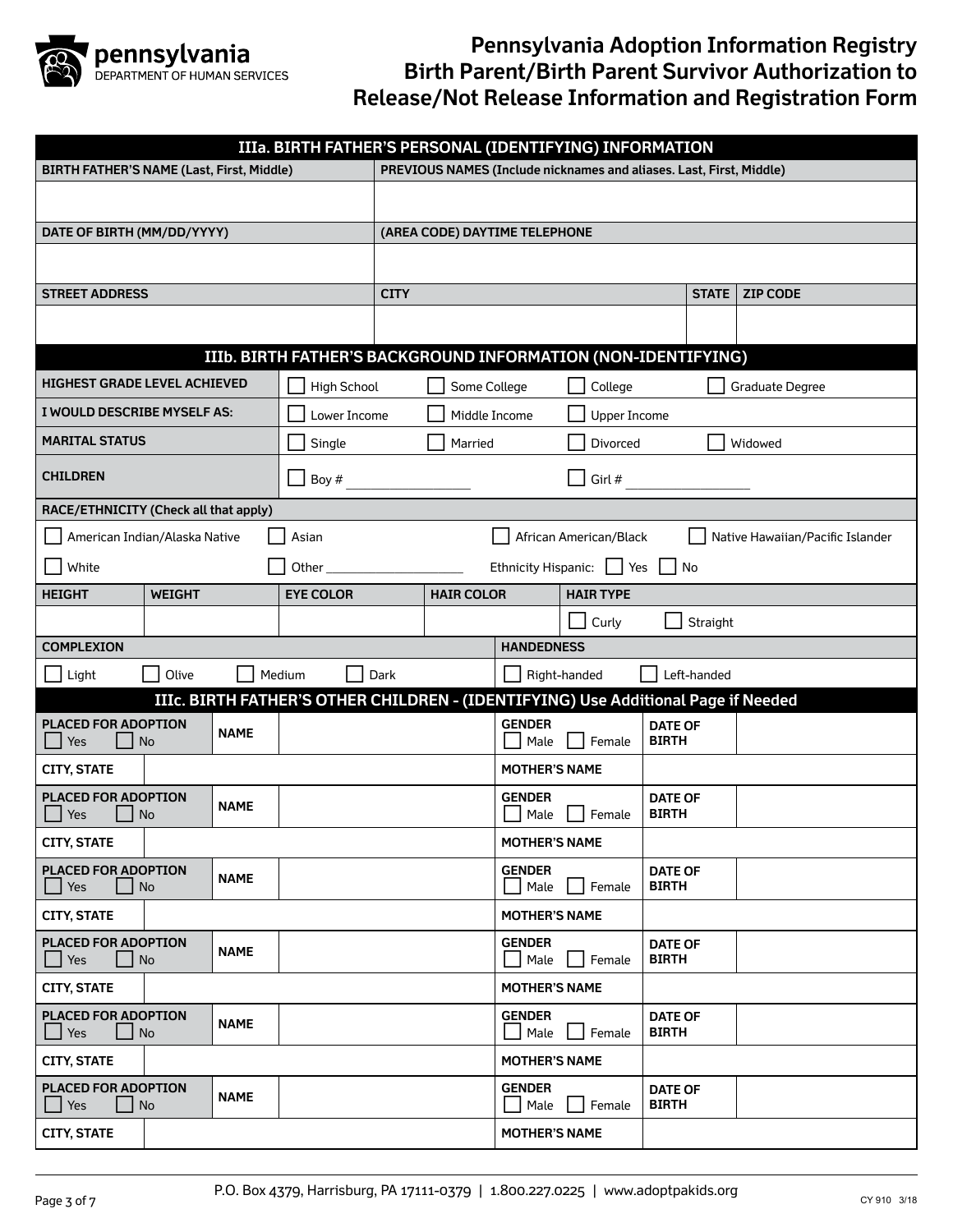

| IV. BIRTH PARENT SURVIVOR'S (IDENTIFYING) INFORMATION                                            |  |                                                               |                                              |                  |                              |                            |  |  |  |  |
|--------------------------------------------------------------------------------------------------|--|---------------------------------------------------------------|----------------------------------------------|------------------|------------------------------|----------------------------|--|--|--|--|
| <b>NAME (Last, First, Middle)</b>                                                                |  |                                                               |                                              |                  |                              |                            |  |  |  |  |
|                                                                                                  |  |                                                               |                                              |                  |                              |                            |  |  |  |  |
| DATE OF BIRTH (MM/DD/YYYY)                                                                       |  |                                                               | (AREA CODE) DAYTIME TELEPHONE                |                  |                              |                            |  |  |  |  |
|                                                                                                  |  |                                                               |                                              |                  |                              |                            |  |  |  |  |
| <b>STREET ADDRESS</b>                                                                            |  | <b>CITY</b>                                                   |                                              |                  | <b>STATE</b>                 | <b>ZIP CODE</b>            |  |  |  |  |
|                                                                                                  |  |                                                               |                                              |                  |                              |                            |  |  |  |  |
| V. PREGNANCY, BIRTH AND EARLY CHILDHOOD HISTORY (BIRTH MOTHER ONLY - NON-IDENTIFYING)            |  |                                                               |                                              |                  |                              |                            |  |  |  |  |
| <b>AGE AT FIRST MENSTRUAL PERIOD</b>                                                             |  | IF APPLICABLE, AGE AT MENOPAUSE                               |                                              |                  | <b>NUMBER OF PREGNANCIES</b> |                            |  |  |  |  |
|                                                                                                  |  |                                                               |                                              |                  |                              |                            |  |  |  |  |
| <b>NUMBER OF LIVE BIRTHS</b>                                                                     |  | <b>NUMBER OF MISCARRIAGES</b>                                 |                                              |                  | <b>MULTIPLE BIRTHS</b>       |                            |  |  |  |  |
|                                                                                                  |  |                                                               |                                              |                  | Twins                        | Triplets<br>Other:         |  |  |  |  |
| HISTORY OF REPRODUCTIVE SYSTEM PROBLEMS                                                          |  | <b>YES</b>                                                    | NO (If YES, check all that apply below)      |                  |                              |                            |  |  |  |  |
| <b>Irregular Periods</b><br>Painful Periods                                                      |  | Fibroid Tumors (Benign)                                       |                                              |                  | Ovarian Cysts (Benign)       |                            |  |  |  |  |
| Endometriosis<br>Other                                                                           |  |                                                               |                                              |                  |                              |                            |  |  |  |  |
| THE QUESTIONS BELOW PERTAIN SPECIFICALLY TO THE PREGNANCY FOR THE CHILD IDENTIFIED IN SECTION I. |  |                                                               |                                              |                  |                              |                            |  |  |  |  |
| <b>COMPLICATIONS DURING THIS PREGNANCY</b>                                                       |  | <b>YES</b>                                                    | NO (If YES, check all that apply below)      |                  |                              |                            |  |  |  |  |
| Bleeding<br>Toxemia                                                                              |  | <b>Urinary Tract Infections</b>                               | <b>Gestational Diabetes</b>                  |                  | Other                        |                            |  |  |  |  |
| ANY INJURY DURING PREGNANCY?                                                                     |  | <b>YES</b>                                                    | NO (If YES, describe below.)                 |                  |                              |                            |  |  |  |  |
|                                                                                                  |  |                                                               |                                              |                  |                              |                            |  |  |  |  |
| <b>X-RAY PROCEDURES DURING PREGNANCY?</b>                                                        |  | <b>YES</b>                                                    | NO (If YES, Month of Pregnancy               |                  |                              | $\lambda$                  |  |  |  |  |
| If YES, purpose of X-Ray:                                                                        |  |                                                               |                                              |                  |                              |                            |  |  |  |  |
| <b>DISEASES DURING PREGNANCY?</b>                                                                |  | <b>YES</b>                                                    | NO (If YES, list below.)                     |                  |                              |                            |  |  |  |  |
| <b>DISEASE</b>                                                                                   |  |                                                               |                                              | <b>TREATMENT</b> |                              |                            |  |  |  |  |
|                                                                                                  |  |                                                               |                                              |                  |                              |                            |  |  |  |  |
|                                                                                                  |  |                                                               |                                              |                  |                              |                            |  |  |  |  |
| <b>LENGTH OF PREGNANCY?</b>                                                                      |  | Premature - Number of weeks early:<br>Full-Term               | Post-Term - Number of weeks late:            |                  |                              |                            |  |  |  |  |
| <b>TOBACCO USE DURING PREGNANCY?</b>                                                             |  | <b>YES</b><br>NO (If YES, Average number of cigarettes daily: |                                              |                  |                              |                            |  |  |  |  |
| <b>ALCOHOL USE DURING PREGNANCY?</b>                                                             |  | <b>YES</b>                                                    | NO (If YES, Average number of drinks weekly: |                  |                              |                            |  |  |  |  |
| LIST OVER-THE-COUNTER, PRESCRIPTION, LEGAL AND ILLEGAL DRUGS TAKEN DURING PREGNANCY              |  |                                                               |                                              |                  |                              |                            |  |  |  |  |
|                                                                                                  |  |                                                               |                                              |                  |                              |                            |  |  |  |  |
|                                                                                                  |  |                                                               |                                              |                  |                              |                            |  |  |  |  |
|                                                                                                  |  |                                                               |                                              |                  |                              |                            |  |  |  |  |
| <b>DURATION OF LABOR</b><br>Hours:                                                               |  | <b>TYPE OF DELIVERY</b>                                       | Spontaneous                                  | Forceps          |                              | <b>Breech</b><br>Caesarean |  |  |  |  |
| <b>COMPLICATIONS DURING DELIVERY?</b>                                                            |  | <b>YES</b>                                                    | NO (If YES, describe below)                  |                  |                              |                            |  |  |  |  |
|                                                                                                  |  |                                                               |                                              |                  |                              |                            |  |  |  |  |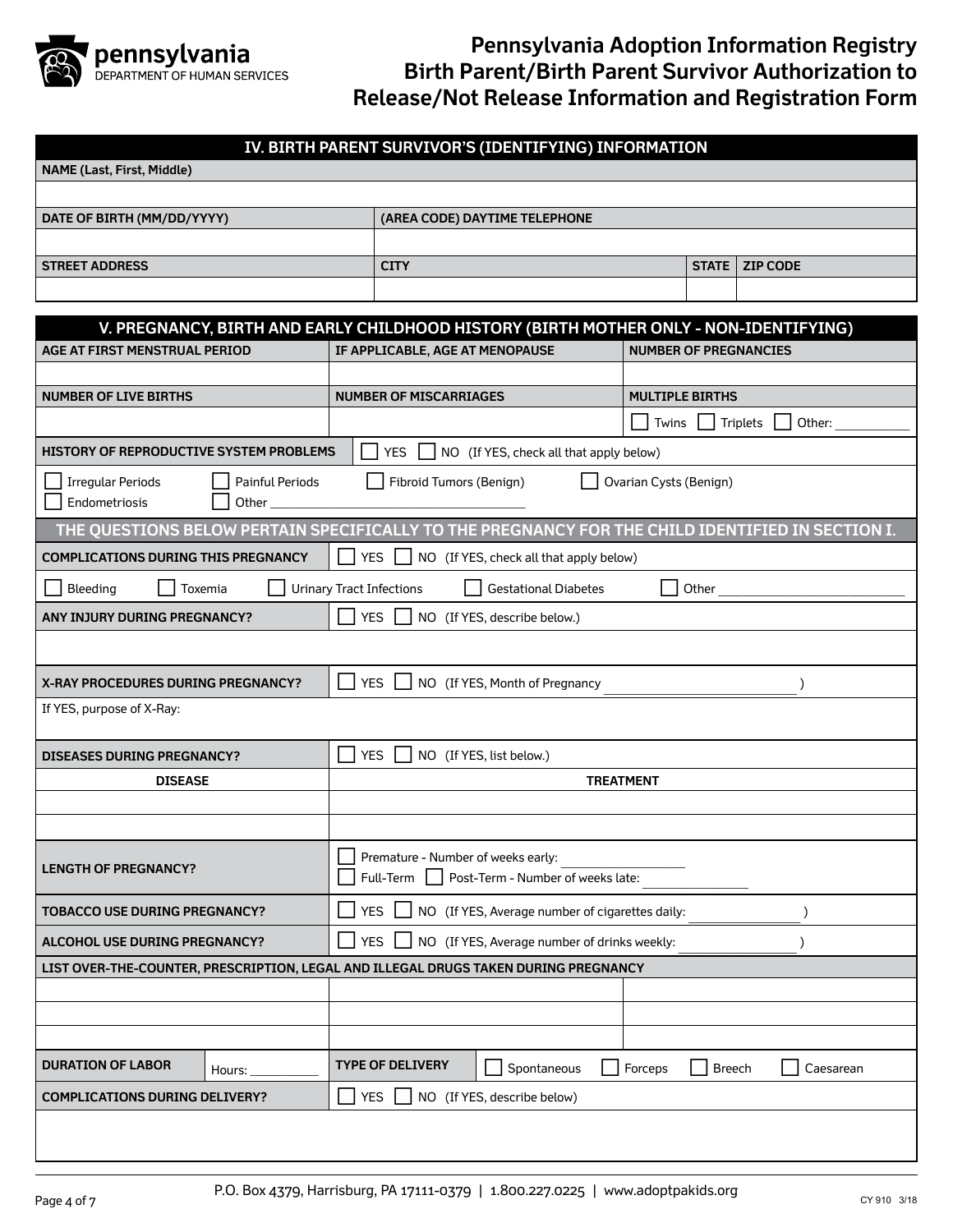

#### **VI. FAMILY MEDICAL HISTORY (NON-IDENTIFYING)**

This section applies only to the birth family member who is completing this form and his or her blood relatives.

- Check SELF if medical condition applies to the BIRTH PARENT who is completing the form.
- Check FAMILY if medical condition applies to a blood relative of the birth parent.
	- When FAMILY is checked, complete the RELATIONSHIP TO BIRTH PARENT column.
	- Indicate if family member is a maternal (birth parent's mother's side) or a paternal (birth parent's father's side) relative.

| <b>MEDICAL CONDITION</b><br>(check all that apply)                                      | <b>DELET</b>     | $\frac{A}{M}$<br>ť | <b>RELATIONSHIP TO</b><br><b>BIRTH PARENT</b> | <b>S</b><br>THE FILE<br><u>M</u><br><b>MEDICAL CONDITION</b><br><b>RELATIONSHIP TO</b><br>(check all that apply)<br><b>BIRTH PARENT</b> |  |  |  |  |  |
|-----------------------------------------------------------------------------------------|------------------|--------------------|-----------------------------------------------|-----------------------------------------------------------------------------------------------------------------------------------------|--|--|--|--|--|
|                                                                                         | <b>ALLERGIES</b> |                    |                                               |                                                                                                                                         |  |  |  |  |  |
| <b>ENVIRONMENTAL</b>                                                                    |                  |                    |                                               | <b>FOOD</b>                                                                                                                             |  |  |  |  |  |
| <b>PLANT</b>                                                                            |                  |                    |                                               |                                                                                                                                         |  |  |  |  |  |
| ANIMAL                                                                                  |                  |                    |                                               | DRUG/CHEMICAL                                                                                                                           |  |  |  |  |  |
| OTHER (specify):                                                                        |                  |                    |                                               |                                                                                                                                         |  |  |  |  |  |
|                                                                                         |                  |                    | <b>EAR &amp; EYE CONDITIONS</b>               |                                                                                                                                         |  |  |  |  |  |
| <b>CATARACTS</b>                                                                        |                  |                    |                                               | <b>FAR-SIGHTED</b>                                                                                                                      |  |  |  |  |  |
| <b>GLAUCOMA</b>                                                                         |                  |                    |                                               |                                                                                                                                         |  |  |  |  |  |
| <b>ASTIGMATISM</b><br><b>COLOR BLINDNESS</b>                                            |                  |                    |                                               |                                                                                                                                         |  |  |  |  |  |
| Hereditary<br>Non-hereditary<br>Partial<br>Total<br><b>BLINDNESS</b><br>Type:<br>Cause: |                  |                    |                                               |                                                                                                                                         |  |  |  |  |  |
| <b>DEAFNESS</b><br>Cause:                                                               |                  | Hereditary         | Non-hereditary<br>Type:                       | Partial<br>Total                                                                                                                        |  |  |  |  |  |
| OTHER (specify):                                                                        |                  |                    |                                               |                                                                                                                                         |  |  |  |  |  |
| <b>BLOOD, HEART &amp; CIRCULATORY CONDITIONS</b>                                        |                  |                    |                                               |                                                                                                                                         |  |  |  |  |  |
| <b>HEART ATTACK</b>                                                                     |                  |                    |                                               | HIGH BLOOD PRESSURE                                                                                                                     |  |  |  |  |  |
| <b>STROKE</b>                                                                           |                  |                    |                                               | <b>ANEMIA</b>                                                                                                                           |  |  |  |  |  |
| HARDENING OF THE ARTERIES                                                               |                  |                    |                                               | HEMOPHILIA                                                                                                                              |  |  |  |  |  |
| BLOOD CLOTS IN THE LEGS                                                                 |                  |                    |                                               | SICKLE CELL ANEMIA                                                                                                                      |  |  |  |  |  |
| OTHER (specify):                                                                        |                  |                    |                                               |                                                                                                                                         |  |  |  |  |  |
| <b>BRAIN &amp; NERVOUS SYSTEM CONDITIONS</b>                                            |                  |                    |                                               |                                                                                                                                         |  |  |  |  |  |
| ALZHEIMER'S DISEASE                                                                     |                  |                    |                                               | PARKINSON'S DISEASE                                                                                                                     |  |  |  |  |  |
| MULTIPLE SCLEROSIS                                                                      |                  |                    |                                               | MIGRAINE HEADACHES                                                                                                                      |  |  |  |  |  |
| EPILEPSY & OTHER SEIZURE<br>OR CONVULSIVE CONDITIONS                                    |                  |                    |                                               | HUNTINGTON'S DISEASE                                                                                                                    |  |  |  |  |  |
| <b>CEREBRAL PALSY</b>                                                                   |                  |                    |                                               | TOURETTE'S SYNDROME                                                                                                                     |  |  |  |  |  |
| OTHER (specify):                                                                        |                  |                    |                                               |                                                                                                                                         |  |  |  |  |  |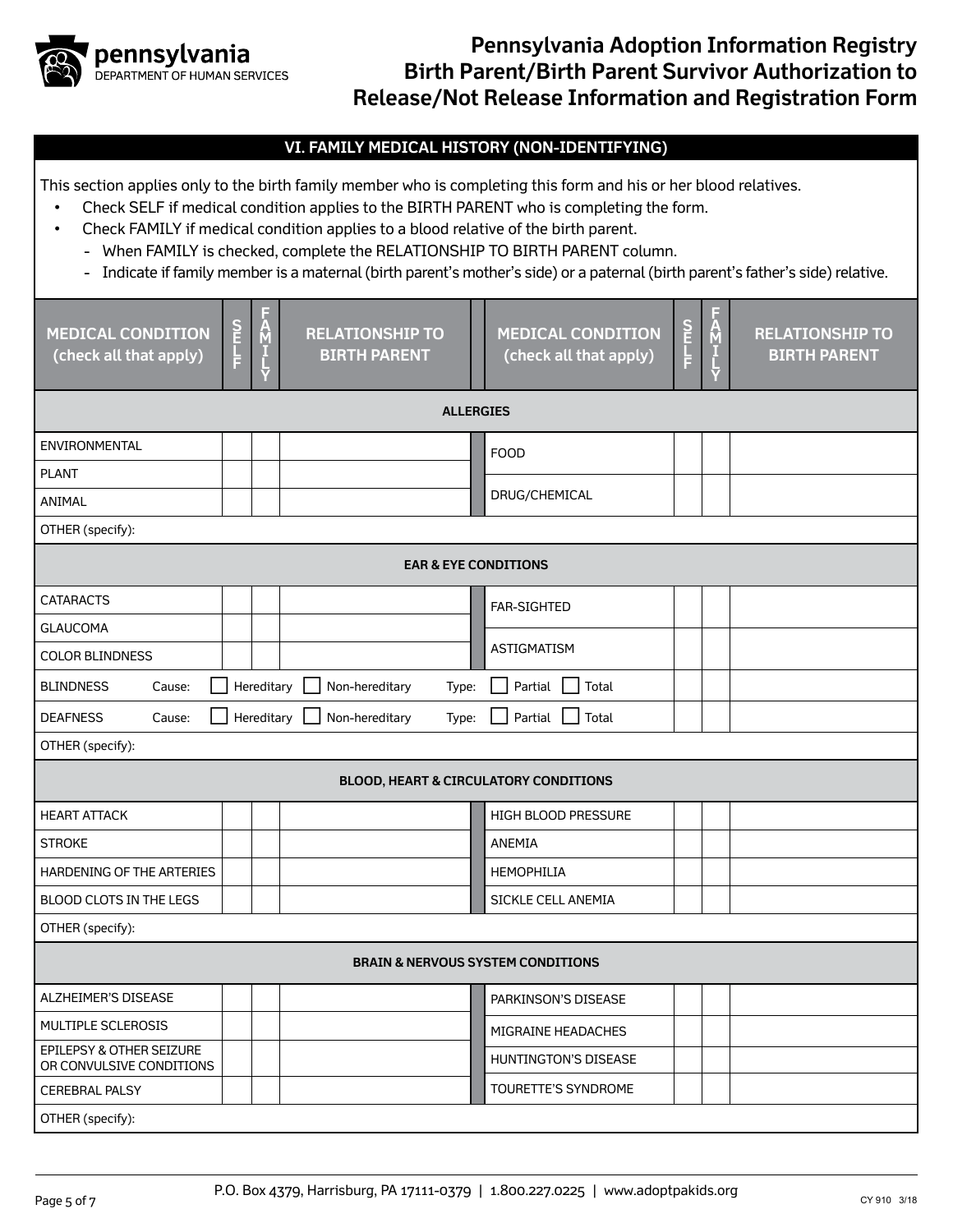

| $\frac{S}{T}$<br><b>MEDICAL CONDITION</b><br>(check all that apply)                                               | F<br>A<br>I<br>L                  | <b>RELATIONSHIP TO</b><br><b>BIRTH PARENT</b>  | <b>MEDICAL CONDITION</b><br>(check all that apply) | <b>S<br/>FLF</b> | Ą | <b>RELATIONSHIP TO</b><br><b>BIRTH PARENT</b> |  |
|-------------------------------------------------------------------------------------------------------------------|-----------------------------------|------------------------------------------------|----------------------------------------------------|------------------|---|-----------------------------------------------|--|
|                                                                                                                   |                                   | <b>HORMONAL DISORDERS</b>                      |                                                    |                  |   |                                               |  |
| <b>DIABETES</b>                                                                                                   |                                   |                                                |                                                    |                  |   |                                               |  |
| <b>THYROID DISORDER</b>                                                                                           | Specify:                          | Overactive thyroid<br>Goiter                   | Underactive thyroid<br><b>Iodine Deficiency</b>    |                  |   |                                               |  |
| PITUITARY GLAND DISORDER                                                                                          | Specify:                          | Excessive hormone<br>Growth hormone deficiency | Reduced hormone                                    |                  |   |                                               |  |
| OTHER (specify):                                                                                                  |                                   |                                                |                                                    |                  |   |                                               |  |
|                                                                                                                   |                                   |                                                | <b>INTELLECTUAL &amp; DEVELOPMENTAL CONDITIONS</b> |                  |   |                                               |  |
| <b>DOWN SYNDROME</b>                                                                                              |                                   |                                                |                                                    |                  |   |                                               |  |
| PERVASIVE DEVELOPMENTAL DISORDER OR AUTISM                                                                        |                                   |                                                |                                                    |                  |   |                                               |  |
| INTELLECTUAL DISABILITY                                                                                           | Cause:                            | Hereditary                                     | Non-hereditary                                     |                  |   |                                               |  |
| Developmental delay<br>Brain damage<br>SPEECH/COMMUNICATION DISORDERS<br>Cause:<br>Structural abnormality (mouth) |                                   |                                                |                                                    |                  |   |                                               |  |
| Dyslexia (reading)<br>Dysgraphia (writing)<br><b>LEARNING DISORDERS</b><br>Specify:<br>Minimal brain damage       |                                   |                                                |                                                    |                  |   |                                               |  |
| OTHER (specify):                                                                                                  |                                   |                                                |                                                    |                  |   |                                               |  |
| <b>MENTAL &amp; BEHAVIORAL CONDITIONS</b>                                                                         |                                   |                                                |                                                    |                  |   |                                               |  |
| SCHIZOPHRENIA                                                                                                     |                                   |                                                | <b>ATTENTION DEFICIT</b><br>DISORDER (ADD)         |                  |   |                                               |  |
| <b>ANXIETY DISORDER</b>                                                                                           |                                   |                                                | <b>ATTENTION DEFICIT</b>                           |                  |   |                                               |  |
| MAJOR DEPRESSIVE DISORDER                                                                                         |                                   |                                                | HYPERACTIVITY DISORDER<br>(ADHD)                   |                  |   |                                               |  |
| <b>BIPOLAR DISORDER</b><br>(MANIC DEPRESSIVE)                                                                     |                                   |                                                | <b>DRUG ABUSE</b>                                  |                  |   |                                               |  |
| ALCOHOLISM                                                                                                        |                                   |                                                | POST-TRAUMATIC STRESS<br><b>DISORDER</b>           |                  |   |                                               |  |
| OBSESSIVE COMPULSIVE<br><b>DISORDER</b>                                                                           |                                   |                                                | ANOREXIA NERVOSA                                   |                  |   |                                               |  |
| OTHER (specify):                                                                                                  |                                   |                                                |                                                    |                  |   |                                               |  |
|                                                                                                                   |                                   |                                                | <b>GASTROINTESTINAL URINARY SYSTEM CONDITIONS</b>  |                  |   |                                               |  |
| KIDNEY DISEASE                                                                                                    | Cause:                            | Hereditary                                     | Non-hereditary                                     |                  |   |                                               |  |
| <b>LIVER DYSFUNCTION</b><br>Cause:<br>Hereditary<br>Non-hereditary                                                |                                   |                                                |                                                    |                  |   |                                               |  |
| <b>GALL BLADDER DISORDER</b>                                                                                      | Infection<br>Tumor<br>Gall stones |                                                |                                                    |                  |   |                                               |  |
| <b>ULCERS</b>                                                                                                     |                                   |                                                |                                                    |                  |   |                                               |  |
| <b>DIVERTICULITIS</b>                                                                                             |                                   |                                                |                                                    |                  |   |                                               |  |
| ULCERATIVE COLITIS/CROHN'S DISEASE                                                                                |                                   |                                                |                                                    |                  |   |                                               |  |
| OTHER (specify):                                                                                                  |                                   |                                                |                                                    |                  |   |                                               |  |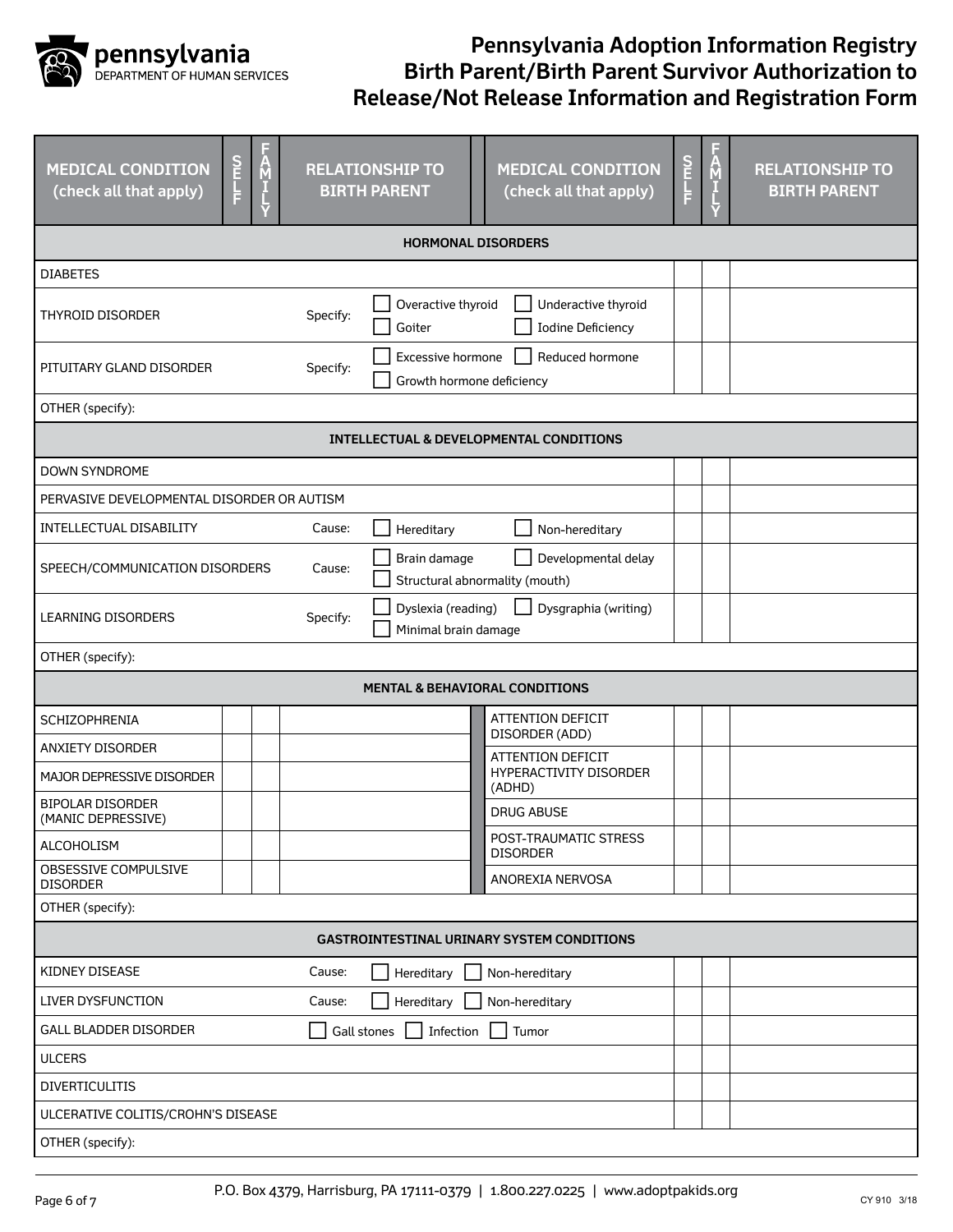

| <b>MEDICAL CONDITION</b><br>(check all that apply) | $\overline{\mathsf{E}}$<br>$\frac{1}{F}$ | F<br>$\mathsf{A}_{\mathsf{M}}$<br>H | <b>RELATIONSHIP TO</b><br><b>BIRTH PARENT</b> |  | <b>MEDICAL CONDITION</b><br>(check all that apply) | $\frac{\mathsf{S}}{\mathsf{E}}$<br>l.<br>F | F<br>A<br>M<br>И | <b>RELATIONSHIP TO</b><br><b>BIRTH PARENT</b> |  |
|----------------------------------------------------|------------------------------------------|-------------------------------------|-----------------------------------------------|--|----------------------------------------------------|--------------------------------------------|------------------|-----------------------------------------------|--|
| <b>CANCER</b>                                      |                                          |                                     |                                               |  |                                                    |                                            |                  |                                               |  |
| <b>BLOOD</b> (Leukemia)                            |                                          |                                     |                                               |  | <b>BRAIN</b>                                       |                                            |                  |                                               |  |
| COLON                                              |                                          |                                     |                                               |  | HODGKIN'S DISEASE                                  |                                            |                  |                                               |  |
| <b>PROSTATE</b>                                    |                                          |                                     |                                               |  | <b>PANCREAS</b>                                    |                                            |                  |                                               |  |
| <b>UTERINE</b>                                     |                                          |                                     |                                               |  | <b>LIVER</b>                                       |                                            |                  |                                               |  |
| <b>BREAST</b>                                      |                                          |                                     |                                               |  | <b>OVARIAN</b>                                     |                                            |                  |                                               |  |
| <b>LUNG</b>                                        |                                          |                                     |                                               |  | CERVICAL                                           |                                            |                  |                                               |  |
| <b>SKIN</b>                                        |                                          |                                     |                                               |  | <b>STOMACH</b>                                     |                                            |                  |                                               |  |
| <b>BONE</b>                                        |                                          |                                     |                                               |  | <b>THROAT</b>                                      |                                            |                  |                                               |  |
| OTHER (specify):                                   |                                          |                                     |                                               |  |                                                    |                                            |                  |                                               |  |
|                                                    | <b>GENETIC CONDITIONS</b>                |                                     |                                               |  |                                                    |                                            |                  |                                               |  |
| MUSCULAR DYSTROPHY                                 |                                          |                                     |                                               |  | MARFAN'S SYNDROME                                  |                                            |                  |                                               |  |
| <b>SPINA BIFIDA</b>                                |                                          |                                     |                                               |  | TAY-SACHS DISEASE                                  |                                            |                  |                                               |  |
| <b>CLUB FOOT</b>                                   |                                          |                                     |                                               |  |                                                    |                                            |                  |                                               |  |
| <b>DWARFISM</b>                                    |                                          |                                     |                                               |  | <b>HARE LIP</b>                                    |                                            |                  |                                               |  |
| <b>CYSTIC FIBROSIS</b>                             |                                          |                                     |                                               |  | <b>CLEFT PALATE</b>                                |                                            |                  |                                               |  |
| OTHER (specify):                                   |                                          |                                     |                                               |  |                                                    |                                            |                  |                                               |  |
| <b>OTHER CONDITIONS</b>                            |                                          |                                     |                                               |  |                                                    |                                            |                  |                                               |  |
| <b>HIGH CHOLESTEROL</b>                            |                                          |                                     |                                               |  | <b>OBESITY</b>                                     |                                            |                  |                                               |  |
| <b>ARTHRITIS</b>                                   |                                          |                                     |                                               |  |                                                    |                                            |                  |                                               |  |
| <b>ASTHMA</b>                                      |                                          |                                     |                                               |  | <b>LUPUS</b>                                       |                                            |                  |                                               |  |
| EXPOSURE TO CHEMICALS & TOXIC MATERIALS (specify): |                                          |                                     |                                               |  |                                                    |                                            |                  |                                               |  |
| OTHER (specify):                                   |                                          |                                     |                                               |  |                                                    |                                            |                  |                                               |  |
|                                                    |                                          |                                     |                                               |  |                                                    |                                            |                  |                                               |  |

| I certify that the above information is accurate and complete to the best of my knowledge and belief and submitted as true and  |  |             |  |  |  |  |  |
|---------------------------------------------------------------------------------------------------------------------------------|--|-------------|--|--|--|--|--|
| correct under penalty of law (section 9404 of the Pennsylvania Crimes Code). Further, I understand that it is my responsibility |  |             |  |  |  |  |  |
| to notify the registry of any change in my address or submitted information.                                                    |  |             |  |  |  |  |  |
|                                                                                                                                 |  |             |  |  |  |  |  |
| <b>SIGNATURE</b>                                                                                                                |  | <b>DATE</b> |  |  |  |  |  |